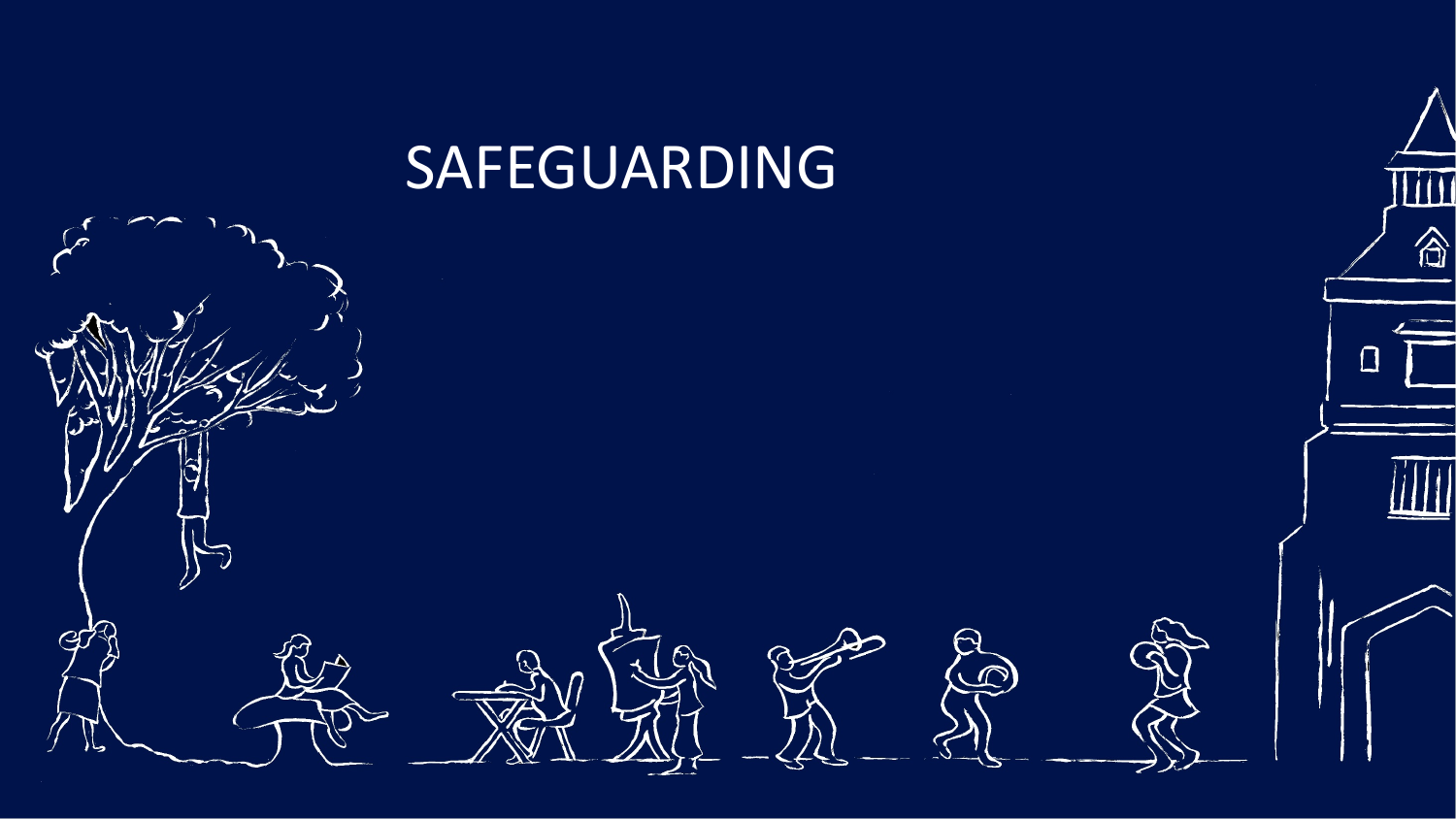### HOW TO KEEP OUR CHILDREN SAFE

What is safeguarding…

Safeguarding and promoting the welfare of children is protecting children from maltreatment; preventing impairment of children's health or development; ensuring that children grow up in circumstances consistent with the provision of safe and effective care; and taking action to enable all children to have the best outcomes.

Safeguarding and promoting the welfare of children is everyone's responsibility. Everyone who comes into contact with children and their families and carers has a role to play in safeguarding children.

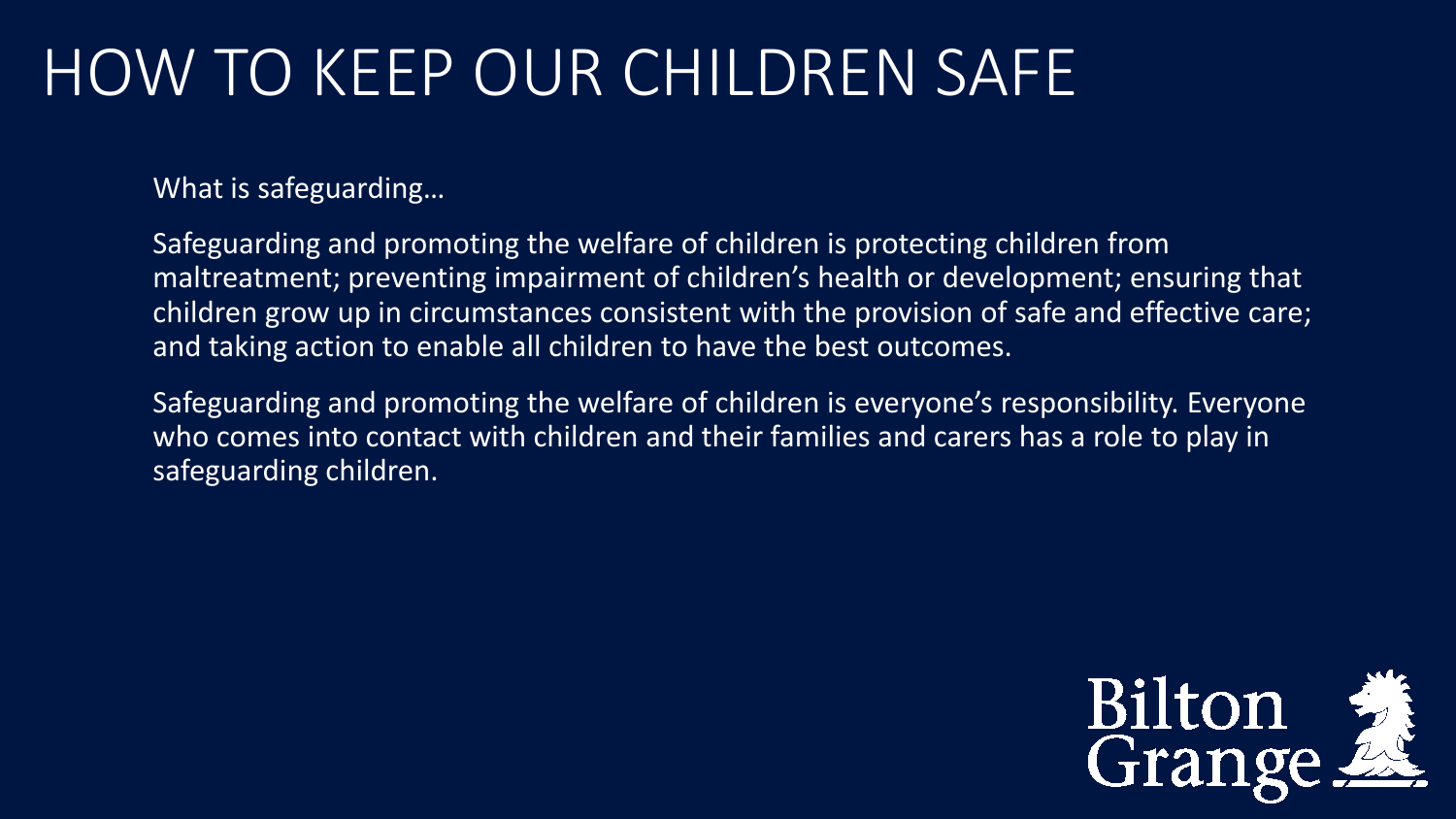### WHILST SCHOOL HAS CLOSED

- It may seem that this is no longer a concern however......with asking children to be working  $\bullet$ remotely; staying safe on-line is of paramount importance
- Parents you can help by checking parental controls on home broadband and...  $\bullet$ 
	- making sure there are regular breaks away from the screen
	- monitor what your child is doing
	- Use safe search on Google (& other browsers) & YouTube; encourage use of ageappropriate search engines
	- set clear boundaries of time of day, length of time and activities

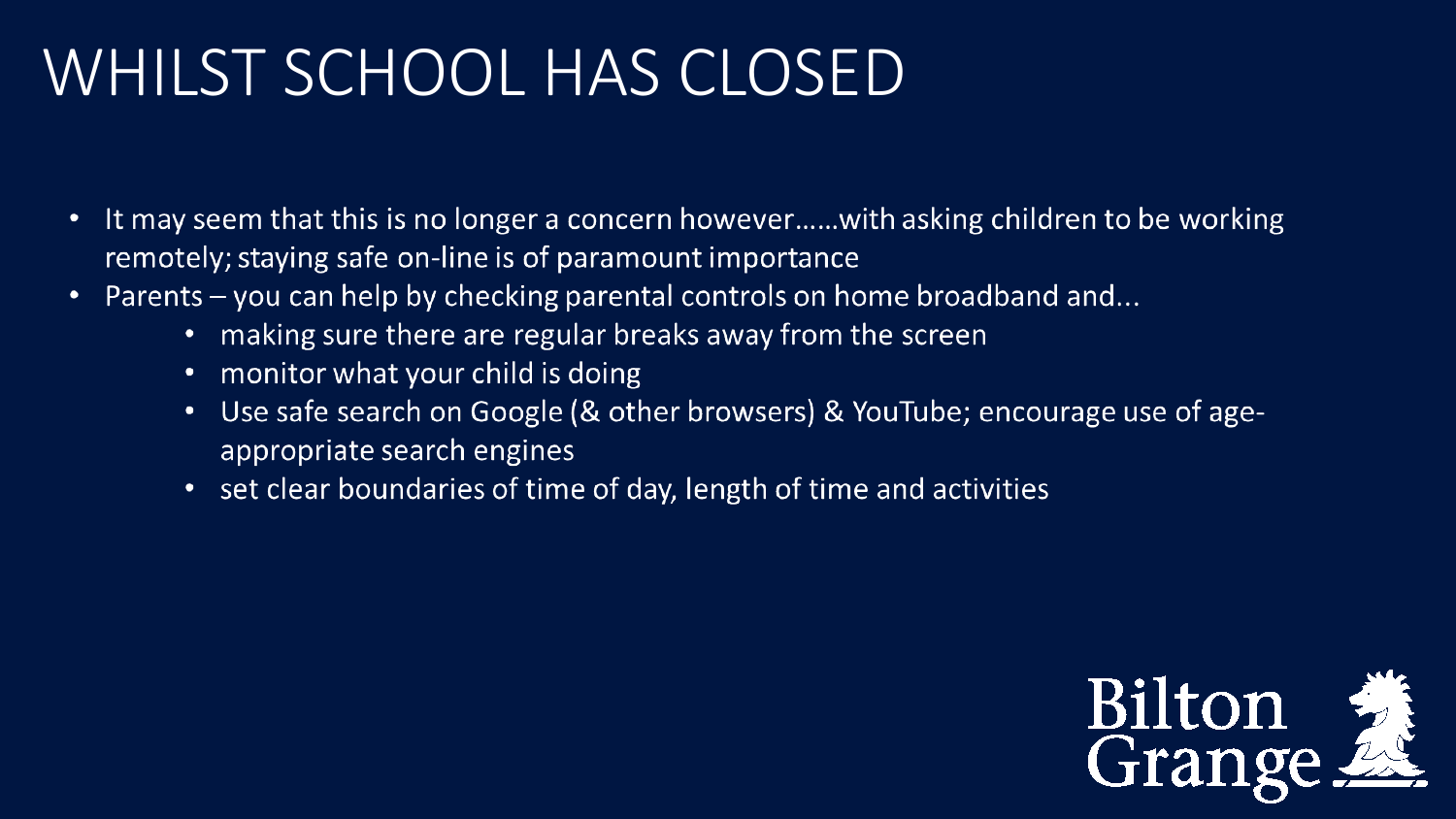# KEY ISSUES

- Social media the older children will, we are sure, be in contact with each other, either through an app / group chat / text message; please do check these as we can only monitor what we see on Teams
- It is very easy to get carried away in conversations online, children need to remember to only post kind and acceptable comments online
- Equally, they should remember never to post any details about themselves online

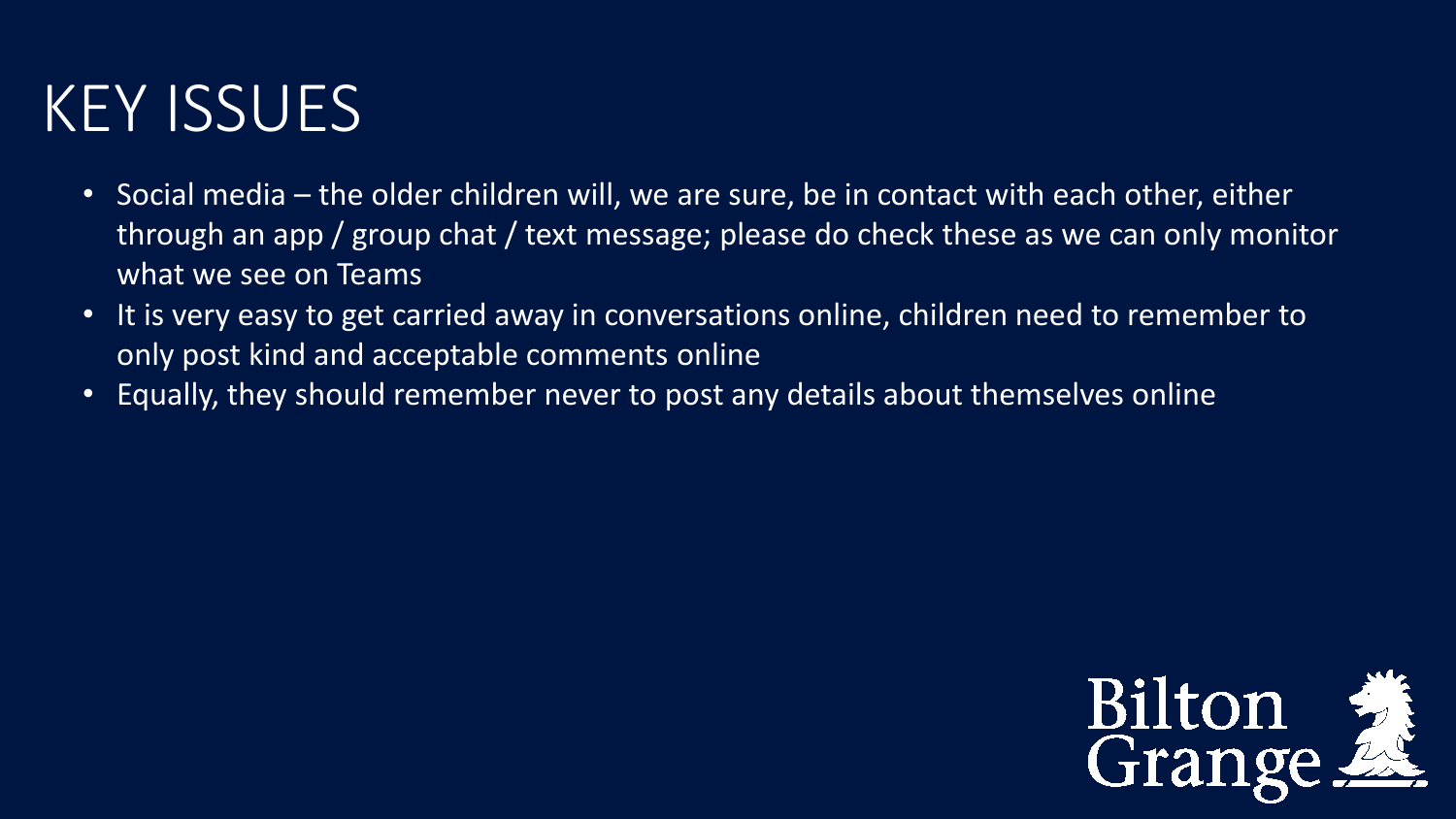# WHAT PARENTS CAN DO

- Set up safe social media profiles that do not share personal information
- Turn off geo location settings on devices
- Use the strongest privacy settings on social media
- Learn how to block/ mute and report inappropriate posts/content to the social media providers

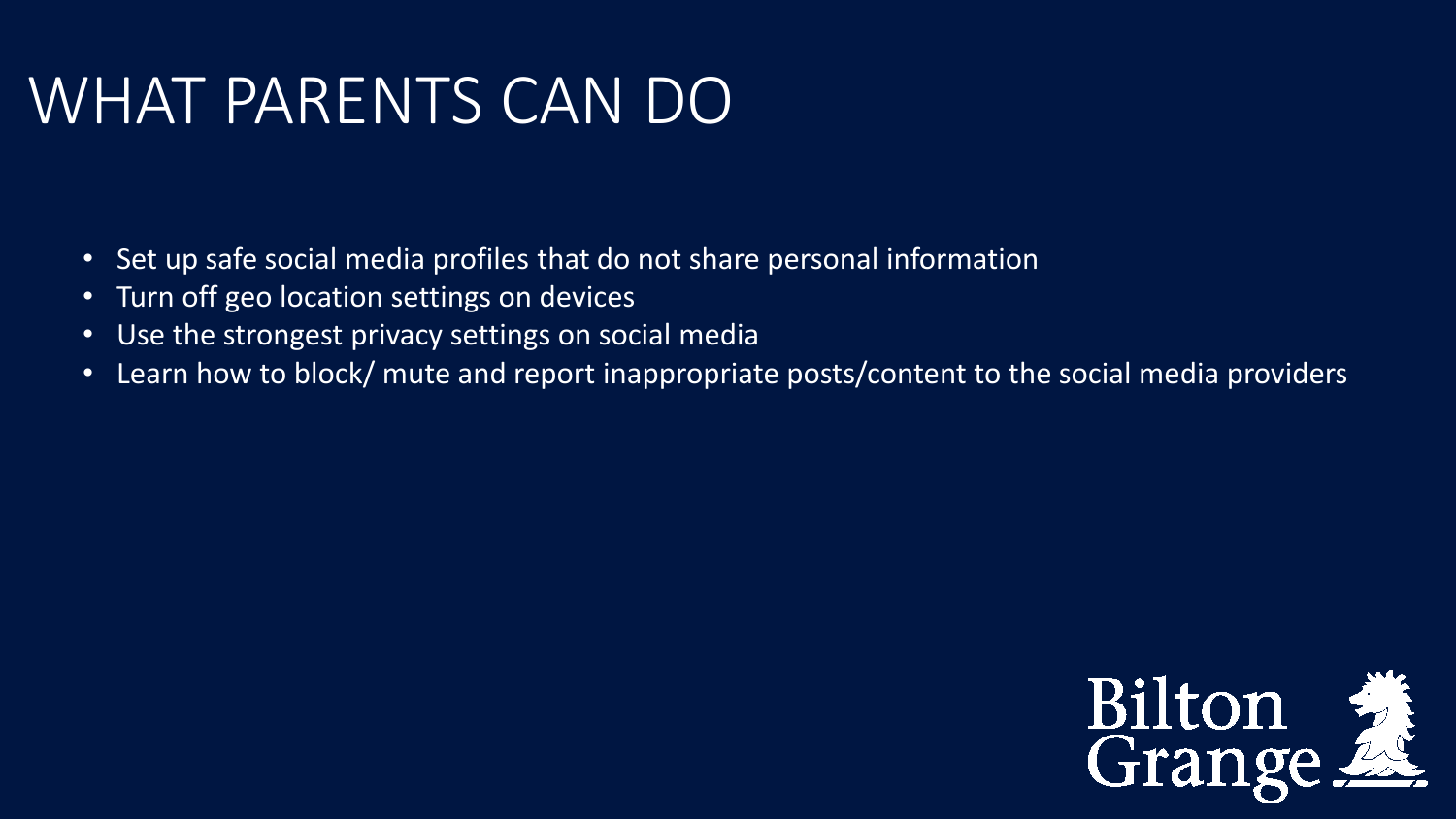# DO TALK TO YOUR CHILD ABOUT THE FOLLOWING

- Agree how your child will respond to requests from people they don't know in real life
- Make sure your child knows to never meet up with anyone they don't know in real life
- Make your child aware that sometimes people have other identities online for dishonest reasons
- Talk to a trusted adult if they experience anything upsetting online
- Think carefully about sharing images of others
- Be responsible online, remembering they are creating their own digital footprint

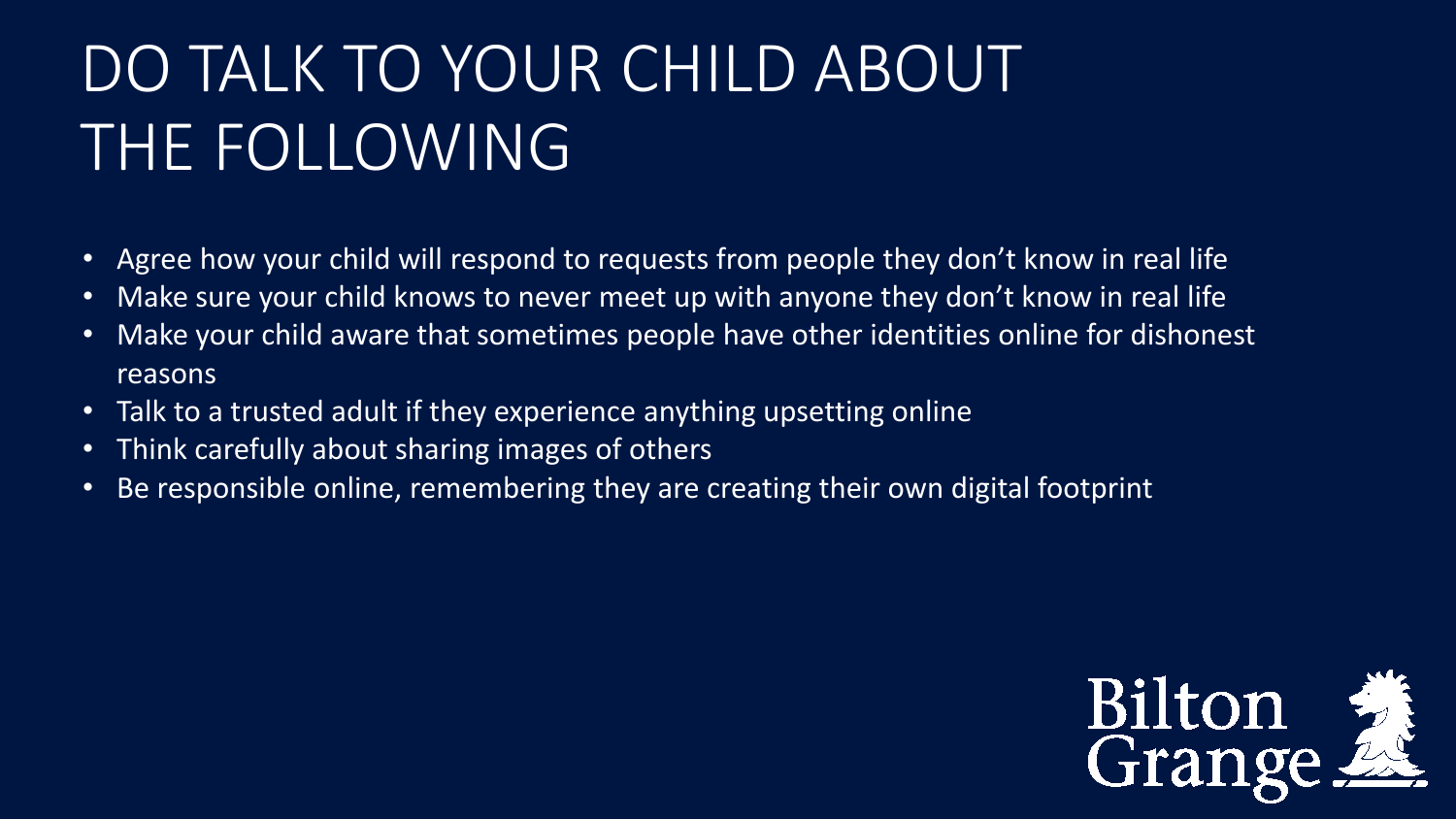### PASTORAL SUPPORT

- Each week, Form Tutors will be in contact with the members of their form to see how they are and how they are managing with the work that has been set.
- Just as the children do in school, they can talk to their Form Tutor or indeed can email Mr Bartley, Head of Middle School; Mr de Bruin, Head of Upper School or Mrs Everton, Assistant Head Pastoral.
- We have also added a way through Teams for children to share any concerns regarding themselves and others which a member of staff can act upon.
- Parents, if you have any concerns, please do feel that you can contact the member of staff that you would normally turn to; we are all still working together to support your child.

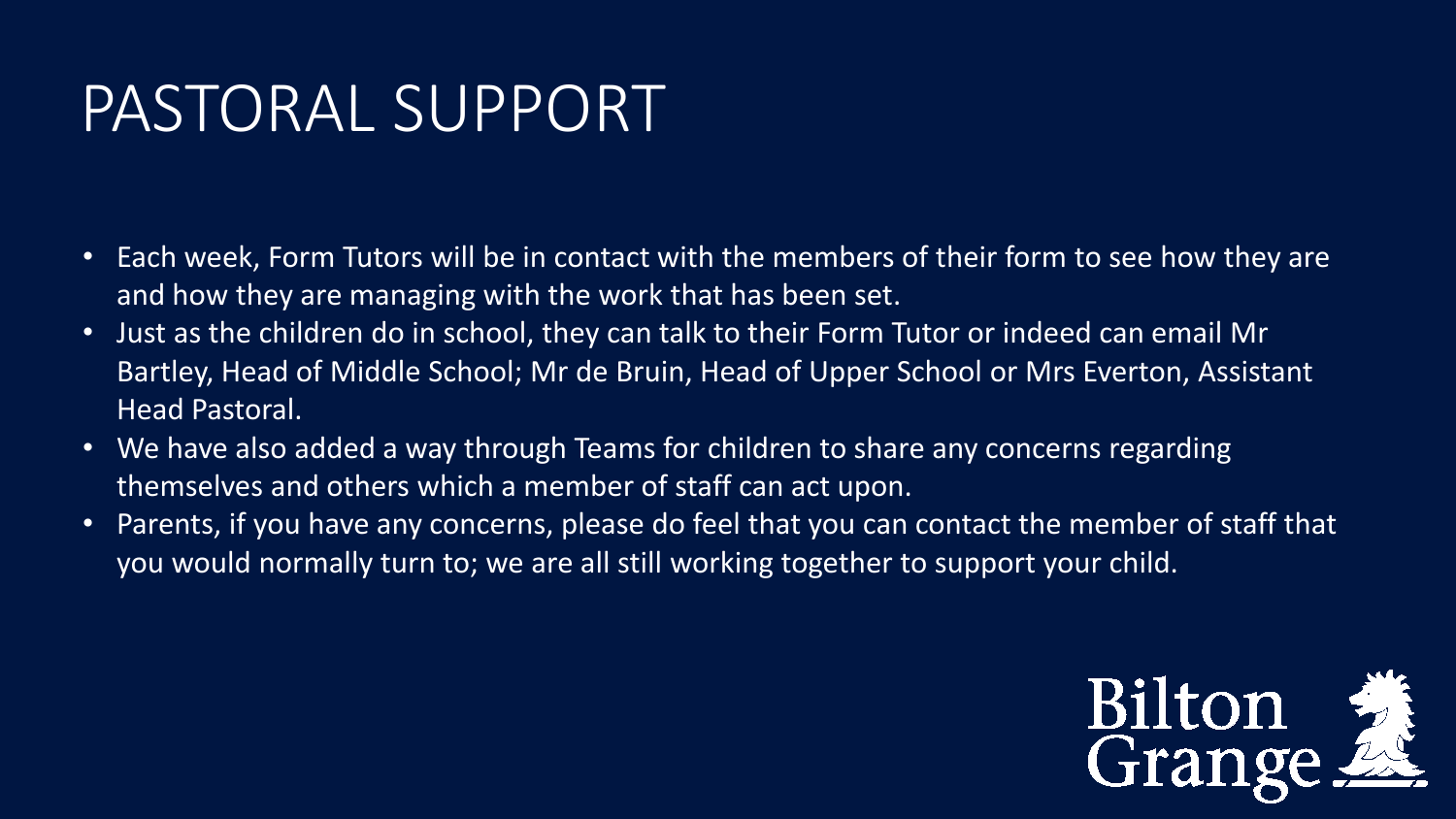# MENTAL HEALTH

- In these uncertain times, what can you do to protect your child's mental health...
- Routine is important so try to have a timetable so that your child knows what the plan for the day is
- Try and build in some time outside playing in the garden and getting some fresh air
- Get creative baking a cake, drawing, painting, even helping with any jobs around the house can be valuable down time
- Reading is a great way of escaping  $-$  this can be a great time to explore new authors
- For those who like Lego try the 30-day Lego challenge or research sites for 100 + indoor activities